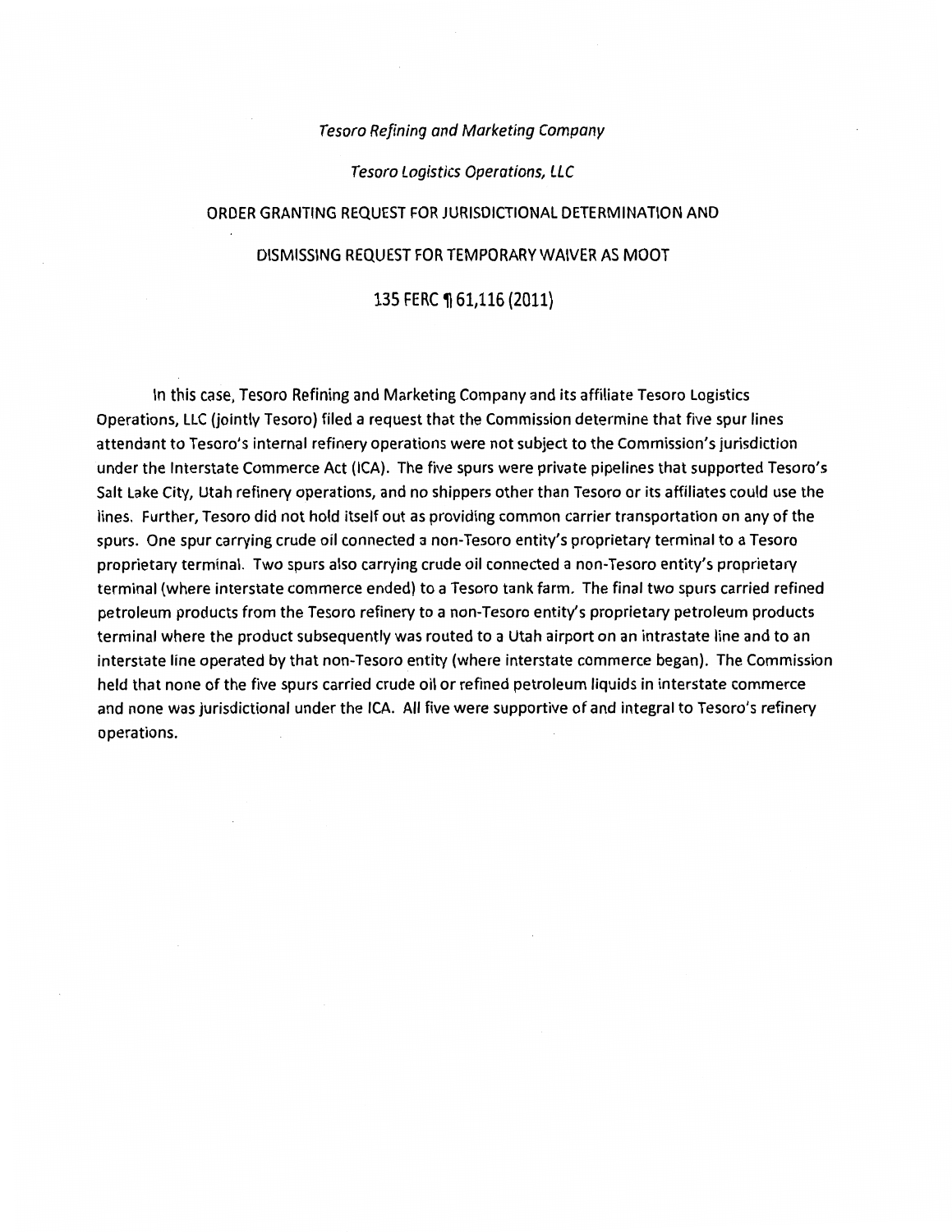## 135 FERC **[61,116**] UNITED STATES OF AMERICA FEDERAL ENERGY REGULATORY COMMISSION

Before Commissioners: Jon Wellinghoff, Chairman; Marc Spitzer, Philip D. Moeller, John R. Norris, and Cheryl A. LaFleur.

Tesoro Refining and Marketing Company Tesoro Logistics Operations, LLC

Docket No. OR11-4-000

# ORDER GRANTING REQUEST FOR JURISDICTIONAL DETERMINATION AND DISMISSING REQUEST FOR TEMPORARY WAIVER AS MOOT

(Issued May 5, 2011)

1. On February 8, 2011, Tesoro Refining and Marketing Company {Tesoro Refining) and Tesoro Logistics Operations, LLC {Tesoro Logistics) (collectively referred to as Tesoro) filed a request that the Commission determine that certain pipeline spurs that are part of Tesoro Refining's internal refinery operations are not subject to the Commission's jurisdiction under the Interstate Commerce Act  $(ICA).<sup>1</sup>$  In the alternative, Tesoro requests that the Commission grant a temporary waiver of the ICA section 6 and section 20 tariff filing and reporting requirements for these facilities. Tesoro states that the pipeline spurs discussed in its request are presently owned by Tesoro Refining but that Tesoro Refining intends to transfer these facilities in the immediate future to its affiliate, Tesoro Logistics, as part of the formation of a Master Limited Partnership (MLP) and the transfer of assets to that MLP. For the reasons discussed below, the Commission finds that the pipeline spurs are not within the Commission's ICA jurisdiction. The alternative request for a temporary waiver of tariff filing and reporting requirements is dismissed as moot.

## **Background**

2. Tesoro Refining is an independent refiner. It operates five refineries in the Western and Midwestern United States, and is a subsidiary of Tesoro Corporation, a public company listed on the New York Stock Exchange. Tesoro Corporation has recently announced its intent to form a publicly traded MLP and to transfer some of its assets to newly formed subsidiaries, including Tesoro Logistics, which will become part

<sup>&</sup>lt;sup>1</sup> See the appendix for a diagram of the five spur lines at issue and their relationship to Tesoro's Salt Lake City refining operations and other facilities in the area.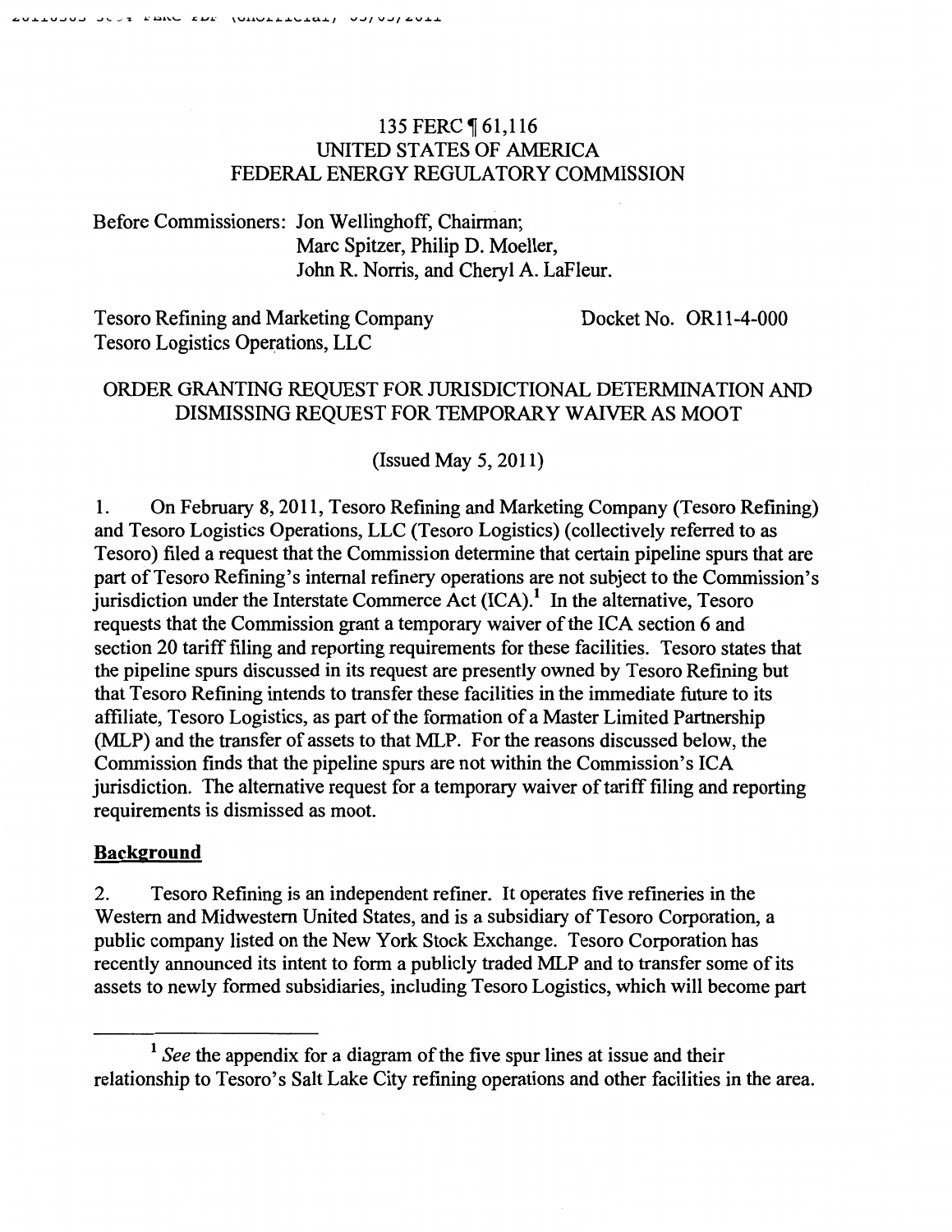Docket No. OR11-4-000 - 2 -

of the MLP. The majority of the equity of the MLP will continue to be owned by Tesoro Corporation, and it will be under common management with Tesoro Refining, as an affiliate ultimately controlled by a common parent, Tesoro Corporation. Other investors will be offered minority limited partnership interests in the MLP, which will allow them to participate in its cash flow stream. However, a wholly owned subsidiary of Tesoro Corporation will be the sole managing general partner. As part of this reorganization, the MLP will provide logistics services under contracts with Tesoro Refining, allowing the companies' internal cash flow to be allocated among the subsidiaries.

3. One of the refineries that Tesoro Refining owns is located in Salt Lake City, Utah and has the capacity to run 58,000 barrels per day (bpd) of crude oil. The Salt Lake City refmery produces gasoline, diesel fuel, jet fuel, heavy fuel oils, and liquefied petroleum gas. In order to operate this refmery, Tesoro Refining uses several spur pipelines to bring crude oil to its refmery from pipeline hubs and to transport refined petroleum products from its refinery to a proprietary terminal for further distribution. These spur pipelines are part of Tesoro's internal refining operations, are used only to transport crude oil and products owned by Tesoro Refming and are used only to service Tesoro Refining's refinery. There are no other refineries or terminals adjacent to the Tesoro Refining, so these pipeline spurs are suitable only for supporting the Tesoro Refming refmery operations and they physically could not be used to support third party business. As part of the internal reorganization, Tesoro Refining plans to transfer these pipeline assets to its wholly owned subsidiary, Tesoro Logistics, which will later be moved into the MLP. Tesoro Refming would be the MLP's only customer for services related to the Salt Lake City assets at issue.

4. One of the five spur lines at issue is the spur line from a proprietary terminal that Plains All American Pipeline, L.P. (Plains) owns to a proprietary tank farm that Tesoro owns. Crude oil is delivered from interstate pipelines operated by Frontier Pipeline Company and SLC Pipeline LLC into the Plains proprietary terminal near Salt Lake City, Utah. Tesoro has connected a 16-inch spur line that runs approximately five miles from the Plains proprietary terminal to Tesoro's own proprietary tank farm in Salt Lake City. This tank farm is currently owned by Tesoro Refining, but will be transferred to Tesoro Logistics as part of the MLP reorganization. Tesoro receives crude oil from this spur line and places it in storage tanks at the proprietary tank farm. Tesoro eventually transports that crude oil to its refmery. The Tesoro proprietary terminal is located less than five miles from the Plains proprietary terminal and about a mile from the Tesoro refinery. All of the crude oil that is transported in the spur line is owned by Tesoro, and the only possible destination for the crude oil transported in the spur line is Tesoro's Salt Lake City tank farm and refinery.

5. Two of the other five lines are spur lines from a proprietary terminal that Chevron Products Company (Chevron) owns in Salt Lake City, Utah to the Tesoro proprietary tank farm. Crude oil is delivered from a Chevron Pipe Line Company interstate pipeline

' '1

It~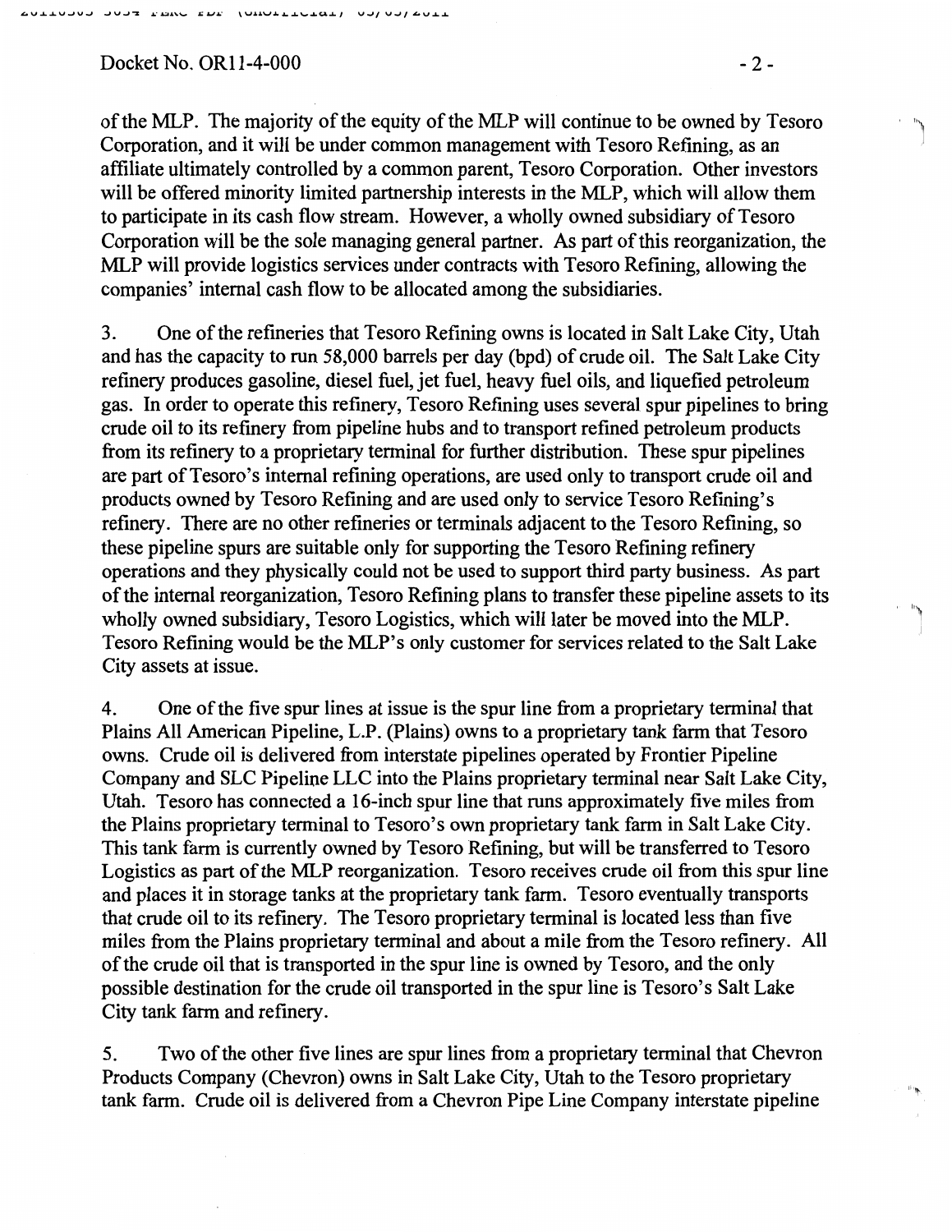Docket No. OR11-4-000 -3 -

into the proprietary Chevron Products crude terminal in Salt Lake City, Utah. Tesoro has connected two crude oil spur lines that it owns to the Chevron terminal. Tesoro uses those crude oil spur lines to transport crude oil to its proprietary tank farm. The spur lines span a distance of less than five miles between the Chevron proprietary terminal and the Tesoro proprietary tank farm. All of the crude oil that is transported from the Chevron crude oil terminal is owned by Tesoro, and the only possible destination of that crude oil is the Tesoro tank farm and refinery.

6. The final two spur lines are two Tesoro petroleum product spur lines from the Tesoro refinery to the Chevron petroleum products terminal. These lines transport diesel fuel and gasoline from the refinery that Tesoro operates to a proprietary petroleum products terminal that Chevron owns near Salt Lake City, Utah. The petroleum products, after being received into the Chevron products terminal, are subsequently routed to the Utah International Airport on a Utah intrastate pipeline, and to an interstate pipeline that Chevron Pipe Line Company operates from Utah to Idaho and Washington. The two Tesoro petroleum product spur lines are less than five miles long. The only origin point of these spur lines is Tesoro's Salt Lake City Refinery. All of the petroleum products transported in these two spur lines are owned by Tesoro Refining.

7. Tesoro has not filed tariffs with the Commission for these five spur lines because Tesoro has always considered these lines to be an integral part of the Tesoro Salt Lake City refmery over which the Commission does not have jurisdiction.

### Tesoro's Reguest

8. Tesoro requests that the Commission determine that it does not have jurisdiction over the spur lines at issue in this proceeding. Tesoro asserts that these spur lines are an integral part of the Tesoro refinery operation. Tesoro submits that the lines are simply short connections between interstate pipelines and the Tesoro proprietary tank farm and refinery. Tesoro states that they cannot possibly be used by any third party because they either originate or terminate at the Tesoro refinery and tank farms; nor, of course, would any third party have occasion to or wish to use these spur lines. Furthermore, Tesoro contends that these spur lines either receive petroleum or deliver petroleum to proprietary terminals.

9. Tesoro argues that the Commission has held that terminal facilities into which crude oil or petroleum products are delivered are not subject to its jurisdiction under the ICA. Tesoro states that in *TE Products Pipeline Company, LLC,* the Commission held that a terminal at the end of a TEPPCO interstate pipeline system was not jurisdictional.<sup>2</sup> Tesoro notes that the Commission stated that "[a] service is subject to the ICA and the

<sup>2</sup> TE Products Pipeline Company, LLC, 130 FERC ¶ 61,257 (2010) (TE Products).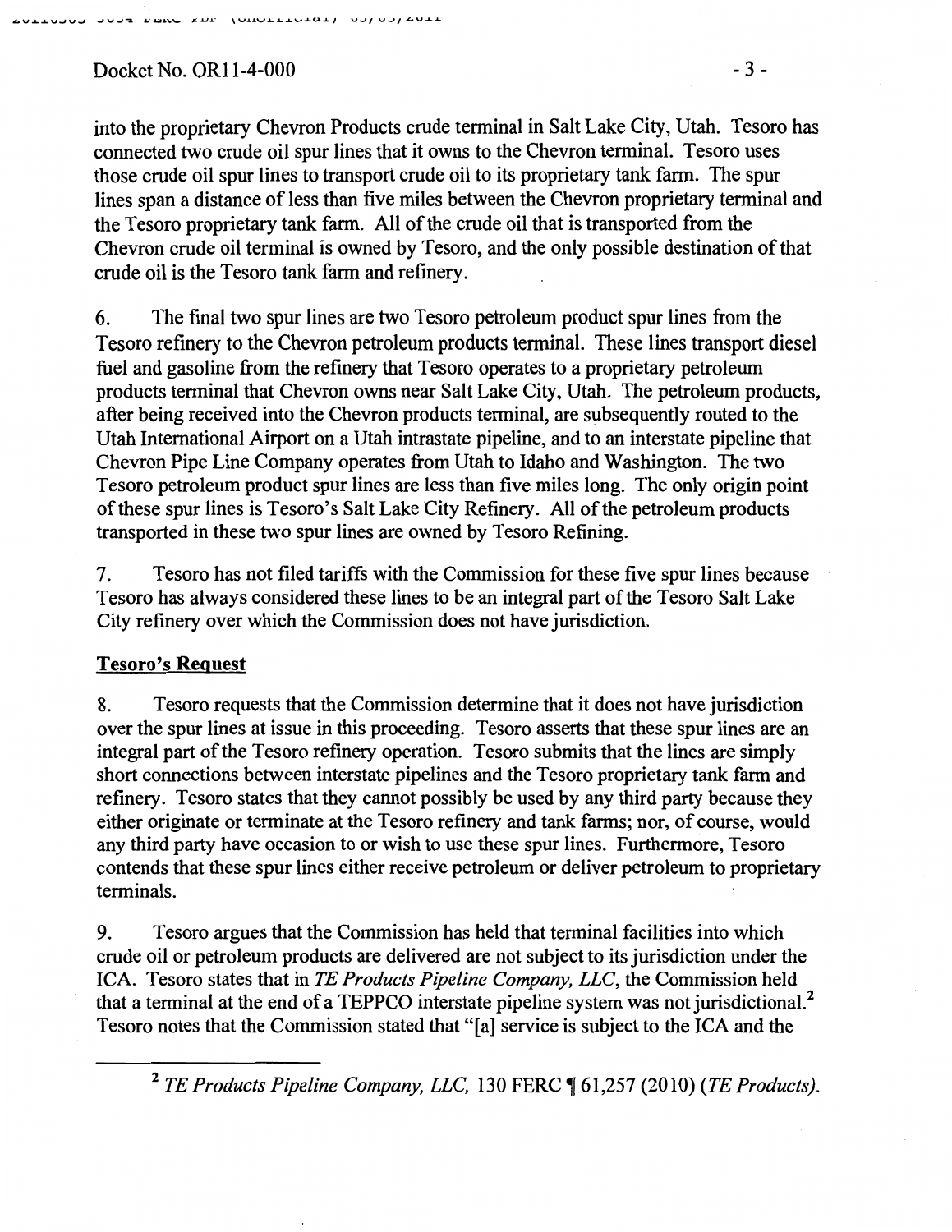$Dacket No. OR11-4-000$   $-4-0$ 

Commission's jurisdiction only if it is 'integral' or 'necessary' to the transportation function."<sup>3</sup> The Commission then found that the terminalling service,

which involves loading propane or butane onto trucks or tanker cars, and the odorization service, a safety measure which involves the addition of a chemical to propane to provide a distinctive smell so that end users can detect leaks if propane is used for heating or cooking, are neither necessary or integral to the transportation of the propane or similar petroleum products.4

10. Tesoro states that on rehearing the Commission held that ''jurisdictional transportation is completed when the product enters the terminal facilities and these facilities are not integral or necessary to the transportation function."5 The Commission further stated that "[i]t is also important to note that throughout the industry and on TEPPCO's system, other entities provide the same or similar terminalling services as TEPPCO and they do not have FERC tariffs on file."<sup>6</sup>

11. Tesoro argues that the Commission's holding in the *TE Products* case is directly applicable to the Tesoro spur lines and necessarily means that the spur lines are not jurisdictional. Tesoro states that applying the *TE Products* holding to the facts of this case, the Commission's jurisdiction over crude oil transportation terminates when the crude oil is delivered to the Plains and Chevron terminals. Thereafter, the further transportation of the crude oil in Tesoro spur lines from those terminals to a Tesoro tank farm is outside the Commission's jurisdiction.

12. Tesoro contends that the same factors lead to the conclusion that the two petroleum product spur lines from the Tesoro refinery to a Chevron products terminal are similarly outside the Commission's jurisdiction. Tesoro submits that the Tesoro refmery itself, where the petroleum product spur lines originate, is certainly outside the Commission's jurisdiction. In addition, Tesoro contends that the proprietary Chevron products terminal where the two spur lines terminate is similarly outside the Commission's jurisdiction since, according to the *TE Products* case, terminalling services are non-jurisdictional.

 $3$  *Id.* P 13.

 $4$  *Id.* P 14.

<sup>5</sup> TE Products Pipeline Company, LLC, 131 FERC ¶ 61,277, at P 12 (2010).

 $6$   $Id.$ 

') I

")

111!"'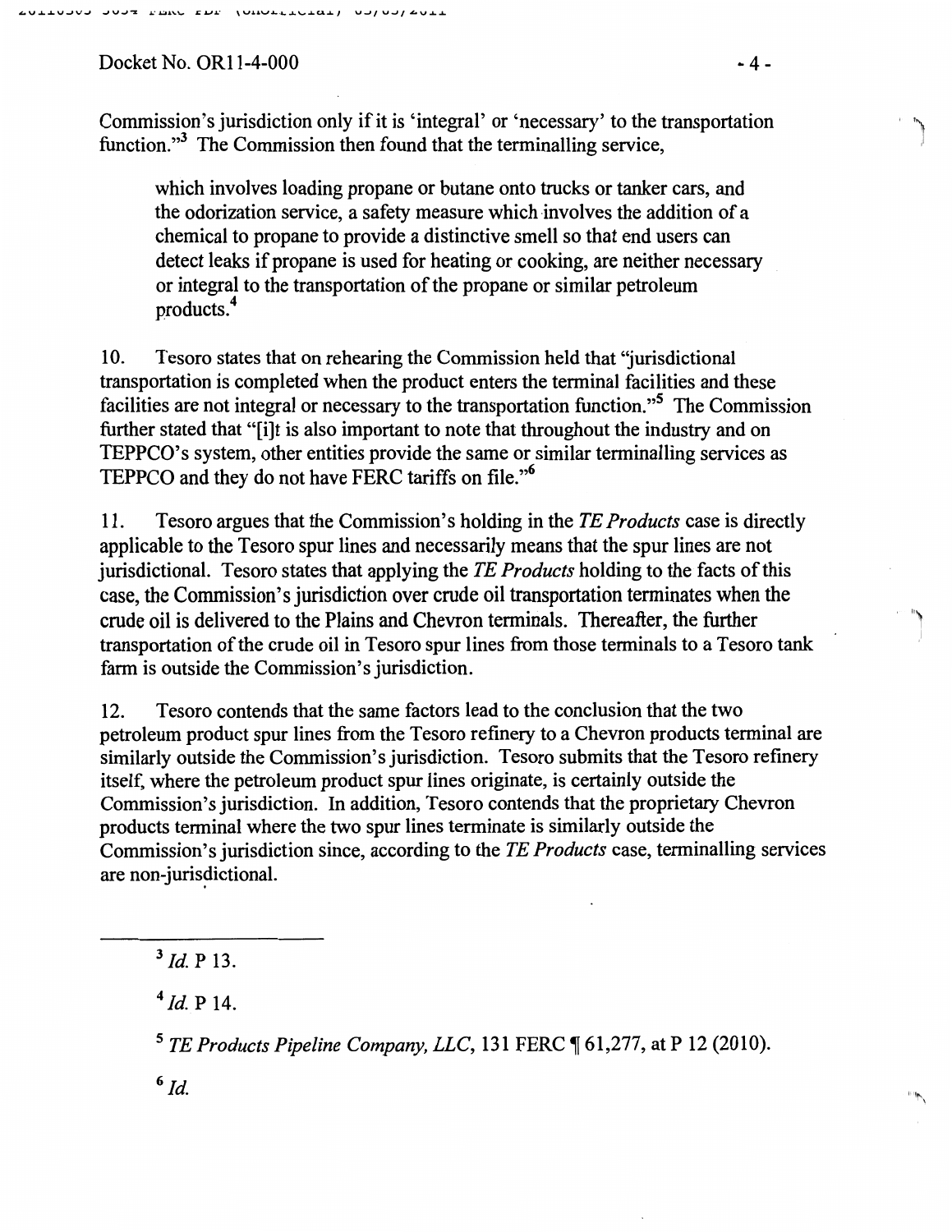$Dacket No. OR11-4-000$   $-5-$ 

13. Tesoro asserts that the petroleum industry has never considered it necessary to file tariffs for the short pipeline spurs that transport crude oil into their tank farms or for the short pipeline spurs that they use to transport their products to proprietary terminals. Tesoro submits that some amount of pipe will always be necessary for refinery operations that have not and could not be held out for common carrier service. Tesoro asserts that requiring a tariff filing for these types of pipelines would likely require a large number of additional tariff filings throughout the industry which would not protect any consumer of pipeline services. Therefore, Tesoro requests that the Commission find that the spur lines are ancillary facilities to Tesoro's Salt Lake City refinery over which the Commission does not exercise jurisdiction under the ICA.

14. Tesoro states that if the Commission finds that any of the Tesoro spur lines are within its jurisdiction, then Tesoro requests that the Commission grant a temporary waiver from tariff filing and reporting requirements for these spur lines. Tesoro asserts that under its "Special Permissions" policy, the Commission has granted interstate pipelines temporary waivers of the tariff filing and reporting requirements of the ICA when the facts presented demonstrated that maintenance of the ICA requirements were not necessary to protect any third party. Tesoro submits that this showing has been made when the pipeline at issue was not being used, or likely to be used, for the transportation of petroleum for any unaffiliated third party.

15. Tesoro contends that the Commission has granted these waivers to pipelines where (i) all of the petroleum to be transported is owned by the pipeline or an affiliate of the pipeline; (ii) no unaffiliated third party has requested transportation service over the pipeline; (iii) no unaffiliated third party is likely to request transportation service over the pipeline; and (iv) there is no opposition to the waiver request. Tesoro submits that these conditions are satisfied for each of the five pipeline spurs.

### **Discussion**

16. In its request, Tesoro asks that the Commission find that five spur lines that are part of Tesoro's Salt Lake City refining operation are not within the Commission's jurisdiction. Three of the spur lines take crude oil from either the Chevron or Plains terminals and transport it to Tesoro's tank farm for subsequent delivery to Tesoro's Salt Lake City refinery. The two other spur lines transport diesel and gasoline from Tesoro's Salt Lake City refinery to a Chevron products terminal. The petroleum products are then subsequently transported on either intrastate or interstate pipelines.

17. Based on an application of the *TE Products* case, the Commission finds that the five spur lines do not transport crude oil or petroleum products in interstate commerce and are therefore not within the Commission's jurisdiction. The five spurs are private pipelines that are only used to support Tesoro's Salt Lake City refining operations. No shippers other than Tesoro or its affiliates can use these lines and Tesoro has not held itself out as providing common carrier transportation on these lines. With respect to the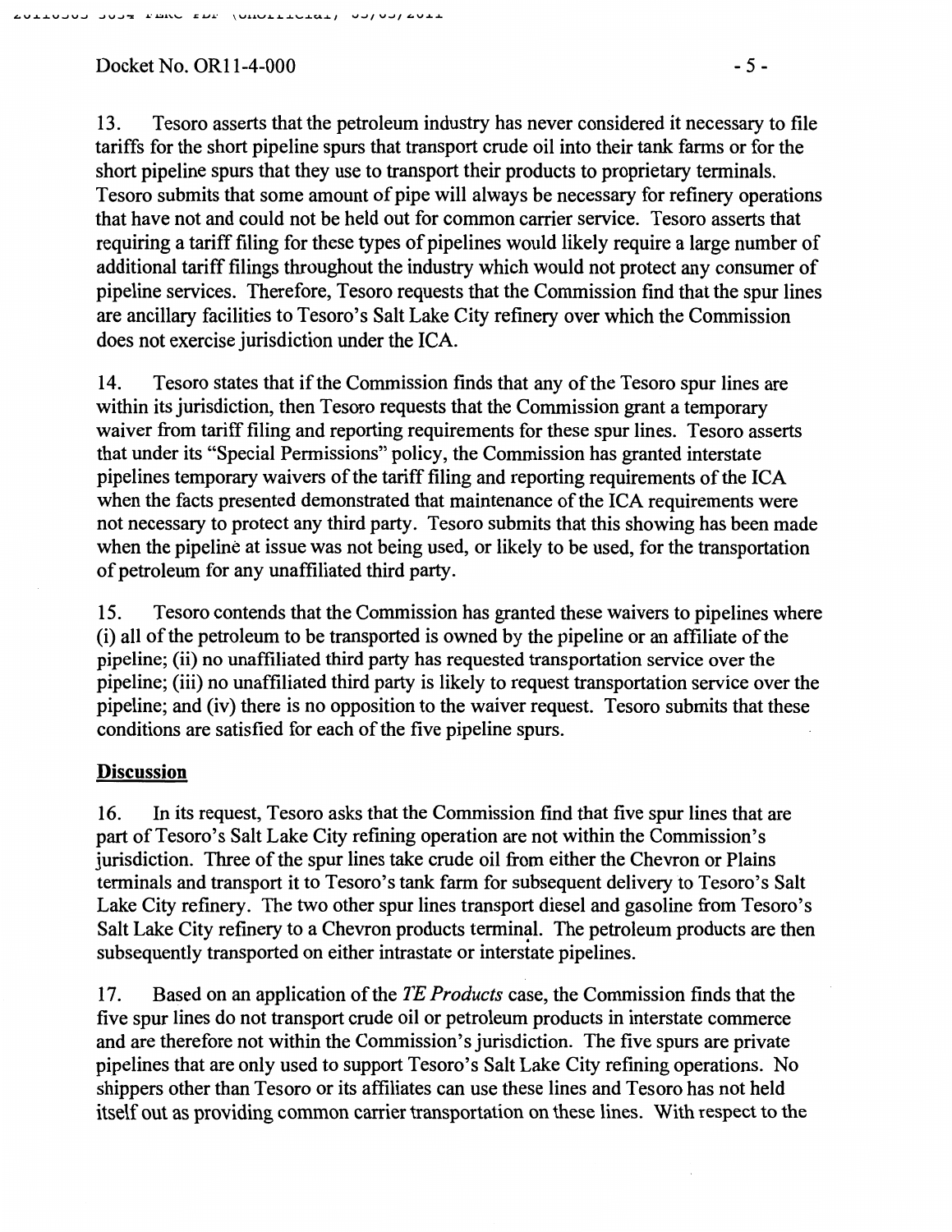$Docket No. OR11-4-000$  - 6 -

three spur lines transporting crude oil to Tesoro's tank farm, the Commission's jurisdiction ends when the crude oil enters the Chevron or Plains terminals after delivery from other interstate pipelines. With respect to the spur lines delivering gasoline and diesel, Commission jurisdiction does not begin until the petroleum products enter an interstate pipeline connecting to Chevron's terminal. Accordingly, the Commission grants Tesoro's request and finds that the five spur lines are not within the Commission's ICA jurisdiction. Since the Commission is granting Tesoro's primary request, it need not address the alternate request that the Commission grant a temporary waiver of the tariff filing and reporting requirements under sections 6 and 20 of the ICA.

### The Commission orders:

(A) The Commission lacks jurisdiction over the five spur lines discussed in this order.

(B) Tesoro's alternative request for temporary waiver of the tariff filing and reporting requirements of sections 6 and 20 of the ICA is moot.

By the Commission.

(SEAL)

Kimberly D. Bose, Secretary.

 $\int_{\mathbb{R}^3}$